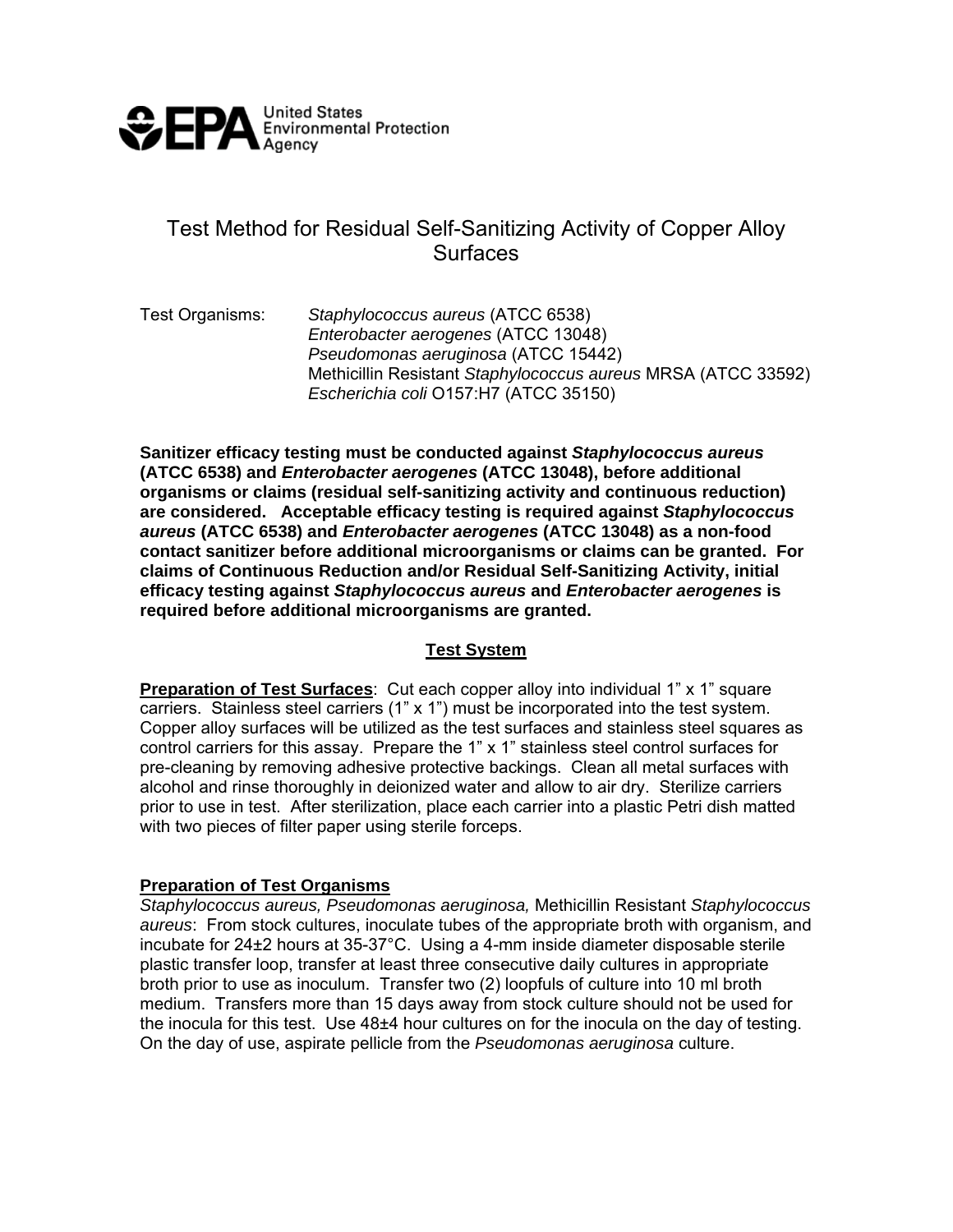*Enterobacter aerogenes*: From stock cultures, inoculate tubes of Tryptic Soy Broth and incubate for  $24\pm2$  hours of  $25\cdot30^{\circ}$ C. Using a 4-mm inside diameter disposable sterile plastic transfer loop, perform at least three consecutive daily transfers of cultures in Tryptic Soy Broth prior to use as inoculum. Transfer two (2) loopfuls of culture into 10 ml broth medium. Transfers more than 15 days away from stock culture should not used for the inocula for this test.

- a) For the initial sanitizer and final sanitizer inoculum, vortex mix a 48-54 hour culture and allow to stand for 15±1 minutes. Add a volume of serum to equal 5% organic soil load containing Triton X-100 ( to aid in spreading of the inoculum), (0.25 ml serum + 0.05 ml Triton X-100 + 4.70 ml bacteria suspension). Decant the upper two thirds of this suspension, and transfer to a sterile tube for use in testing.
- b) For the inoculation and reinoculations of the carriers used in the simulated wear tests, use an 18-24 hour culture to ensure that no culture is allowed to stand with organic soil for longer than eight hours. Vortex mix an 18-24 hour culture, and allow to stand for 15±1 minutes. Perform two (2) 0.1 ml to 9.9 ml serial dilutions and one final dilution of 5.0 ml to  $5.0 \pm 0.2$  ml in sterile deionized water. Add a volume of serum to equal 5% organic soil containing Trition X-100 (0.25 ml serum + 0.05 ml Triton X-100 + 4.70 ml bacteria suspension). Vortex mix the suspension, and allow to stand  $15 \pm 1$  minutes before being used to inoculate.

**Antimicrobial Susceptibility Testing (if applicable)**: Antimicrobial susceptibility testing is required when utilizing a resistant organism. On the day of testing, verify the antimicrobial resistance pattern of Methicillin Resistant *Staphylococcus aureus* (MRSA). Subculture the organism onto a Blood Agar plate (BAP), and incubate for approximately 24 hours at 35-37°C. Following incubation, make a suspension of the test organism equal to 0.5 McFarland Standard in 0.85% sterile saline. Streak the suspension onto Mueller Hinton agar. Place an oxacillin disc in the center of the inoculated Mueller Hinton plate. Invert and incubate for  $\geq 24$  hours at 35-37°C. Following incubation, measure the zone of inhibition using a calibrated caliper. Concurrently run *Staphylococcus aureus* (ATCC 25923), a control organism, with the test organism to confirm the validity of the assay. The interpretation of the zone of inhibition is based on established National Committee for Clinical Laboratory Standards (NCCLS) performance standards.

**Initial Sanitizer Evaluation:** Inoculate four (4) sterile carriers of each copper alloy and stainless steel control carrier with a 10 µl aliquot of the 48-54 hour "sanitizer" organism suspension at staggered intervals. Spread the inoculum to within ⅛ inch of the edge using a bent inoculating needle, and allow to dry for 30-40 minutes at 35-37°C, at a 38- 42% relative humidity.

Immediately after drying, the 120 minute exposure period will begin at ambient temperature.

After the 120 minute exposure period, using sterile forceps, transfer the test or control surfaces, at the same staggered intervals used for inoculation, to 30 ml of Letheen broth (or appropriate neutralizer broth) in jars. Repeat this until all the test surfaces and control surfaces have been transferred.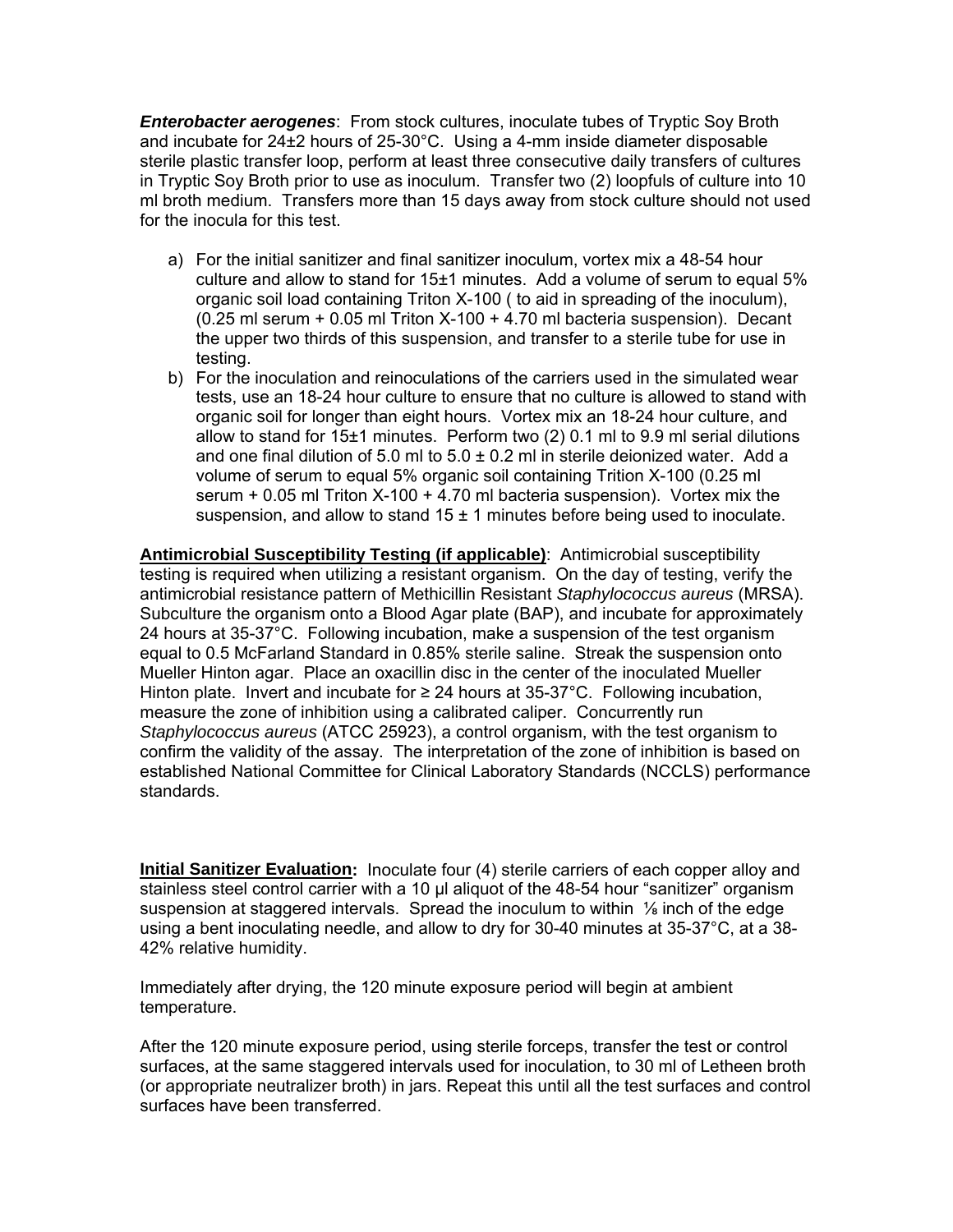Following the transfer, sonicate the neutralized samples for  $20 \pm 2$  seconds in a sonicating waterbath. Mix the samples on an orbital shaker for 3-4 minutes at 250 rpm.

Serial dilute the test and control samples in  $9.0 \pm 0.1$  ml of sterile deionized water. Serial dilutions (10<sup>-2</sup> through 10<sup>-4</sup> dilutions for the control samples and 10<sup>0</sup> to 10<sup>-2</sup> dilutions for the test samples) were made in duplicate and plated within approximately one hour of their transfer to the neutralizer broth.

Incubate plates at 35-37°C for *S. aureus* (other test microorganisms) and 25-30°C for *E. aerogenes* for 48±4 hours prior to evaluation. If possible, count and record the plates containing between 30 and 300 CFU. Determine the number of surviving organisms per carrier of each test and control sample by multiplying the number of recovered test organisms by the dilution factor and multiplying by 30 (to account for broth volume) and divide by the volume plated. The control plates must have minimum of  $2 \times 10^4$ CFU/carrier for a valid test.

#### **Inoculation, Simulated Wear and Reinoculation of the Test and Control Surfaces:**

Prior to carrier inoculation, set the abrasion tester to a speed of 2.25 to 2.5 for a total surface contact time of approximately 4-5 seconds for one complete cycle. Measure the speed with a calibrated stopwatch. Calibrate the machine's cycles by adjusting the number counter to 1, 5, 10, 20 and verifying cycle time. Provide one pass on the abrasion tester with the surfaces for a contact time of approximately 2 seconds. A wear cycle equals one pass to the left and a return pass to the right.

A minimum of fifteen minutes after the wear cycle, reinoculate each carrier as described above and dry at ambient temperature for at least 30 minutes.

Decontaminate the surface holder on the Gardner apparatus with absolute ethanol between each set of surface wears to prevent carryover contamination. Allow the alcohol to completely evaporate before proceeding. Replace the foam liner and the cotton cloth between each set of surface wears.

Alternate the wet-wears with the dry-wears. For the wet wear cycles, the boat assembly should include a new foam liner and dry cotton cloth sprayed with sterile deionized water, using a Preval sprayer, from a distance of 75±1 cm for not more than one second. Following the moistening of the cloth, place the abrasion boat on the scrubber and perform a wear cycle (one pass to the left and a return pass to the right).

The following table provides an overview of an example wear and reinoculation procedure, which includes 12 wear cycles. At least 24 hours pass between the initial inoculation and final sanitizer.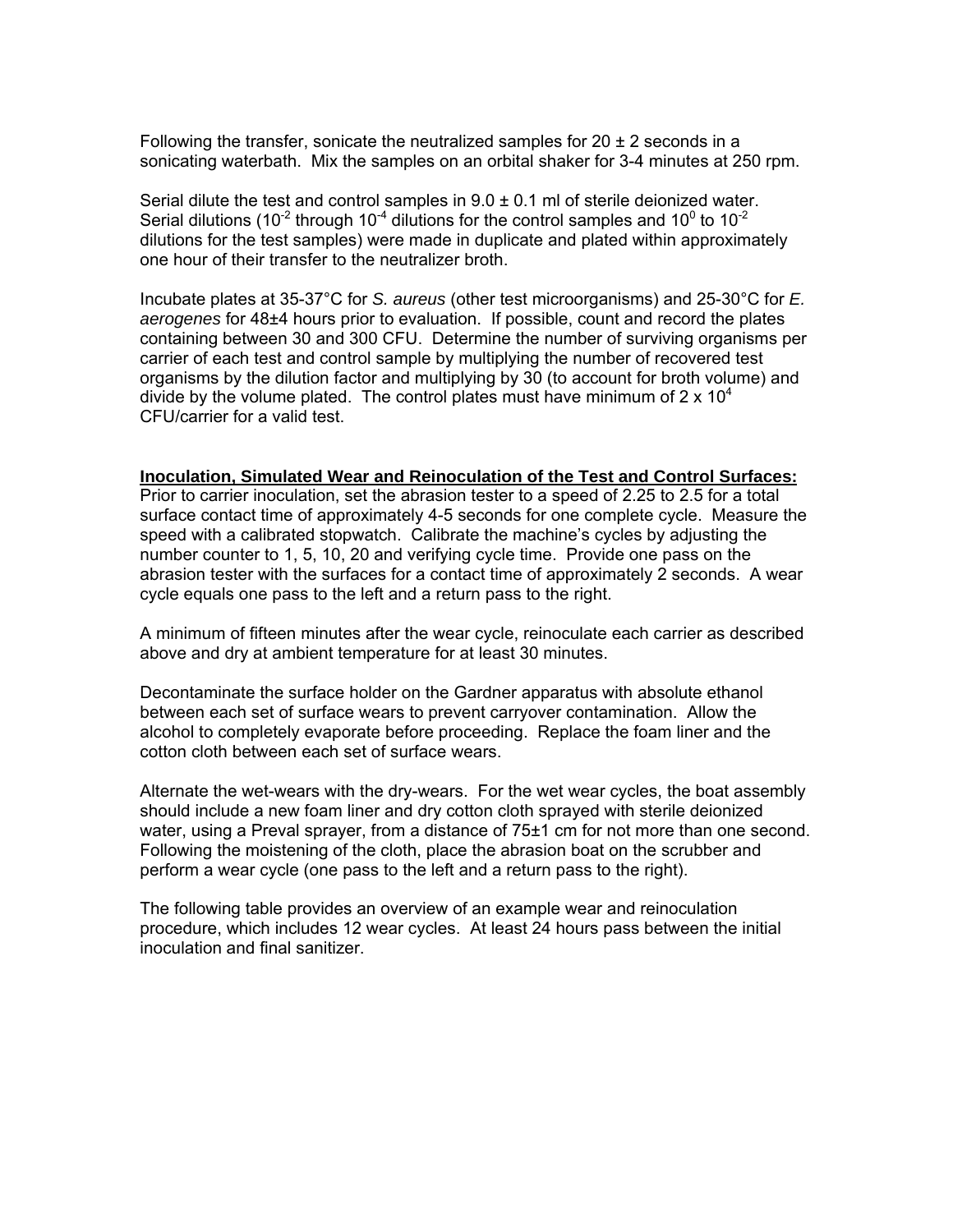| "Wear" and Re-inoculation Procedure                                                                   |
|-------------------------------------------------------------------------------------------------------|
| 1. Initial inoculation with test organism                                                             |
| 2. Wear cycle** with dry cloth (wear #1)                                                              |
| 3. Reinoculation with test organism                                                                   |
| 4. Wear cycle with moist cloth (wear #2)                                                              |
| 5. Reinoculation with test organism                                                                   |
| 6. Wear cycle with dry cloth (wear #3)                                                                |
| 7. Reinoculation with test organism                                                                   |
| End of first day                                                                                      |
| 8. Wear cycle with moist cloth (wear #4)                                                              |
| 9. Reinoculation with test organism                                                                   |
| 10. Wear cycle with dry cloth (wear #5)                                                               |
| 11. Reinoculation with test organism                                                                  |
| 12. Wear cycle with moist cloth wear (wear #6)                                                        |
| 13. Repeated until 12 wear cycles are completed (Day 2 ended after the 9 <sup>th</sup> reinoculation) |
| 14. Sanitizer test performed after the $12th$ wear cycle and 2 days after the initial inoculation     |

**Final Sanitizer Test:** Following the last wear cycle, inoculate each copper alloy and stainless steel control with a 10 µl aliquot of the 48-54 hour "sanitizer" organism suspension at staggered intervals. Spread the inoculum to within  $\frac{1}{2}$  inch of the edge using a bent inoculating needle, and allow to dry for 30-40 minutes at 35-37°C and 38- 42% relative humidity.

Immediately after drying, the 120 minute exposure period begins at ambient temperature.

After the 120 minute exposure period, use sterile forceps to transfer the test or control surfaces, at the same staggered intervals used for inoculation, to 30 ml of Letheen broth (or appropriate neutralizer broth) in jars. Repeat this until all the test surfaces and control surfaces have been transferred.

Following the transfer, sonicate the neutralizer samples for  $20 \pm 2$  seconds in a sonicating waterbath. Mix the samples on an orbital shaker for 3-4 minutes at 250 rpm.

Serial dilute the test and control samples in  $9.0 \pm 0.1$  ml of sterile deionized water. Perform serial dilutions (10<sup>-2</sup> through 10<sup>-4</sup> dilutions for the control samples and 10<sup>0</sup> to  $10^{-2}$  dilutions for the test samples) in duplicate, and plate within approximately one hour of their transfer to the neutralizer broth.

Incubate plates at 35-37°C for *S. aureus* and 25-30°C for *E. aerogenes* for 48±4 hours prior to evaluation. Following incubation and incubation and storage, visually examine the subculture plates by counting plates containing between 30 and 300 CFU, if possible, and record.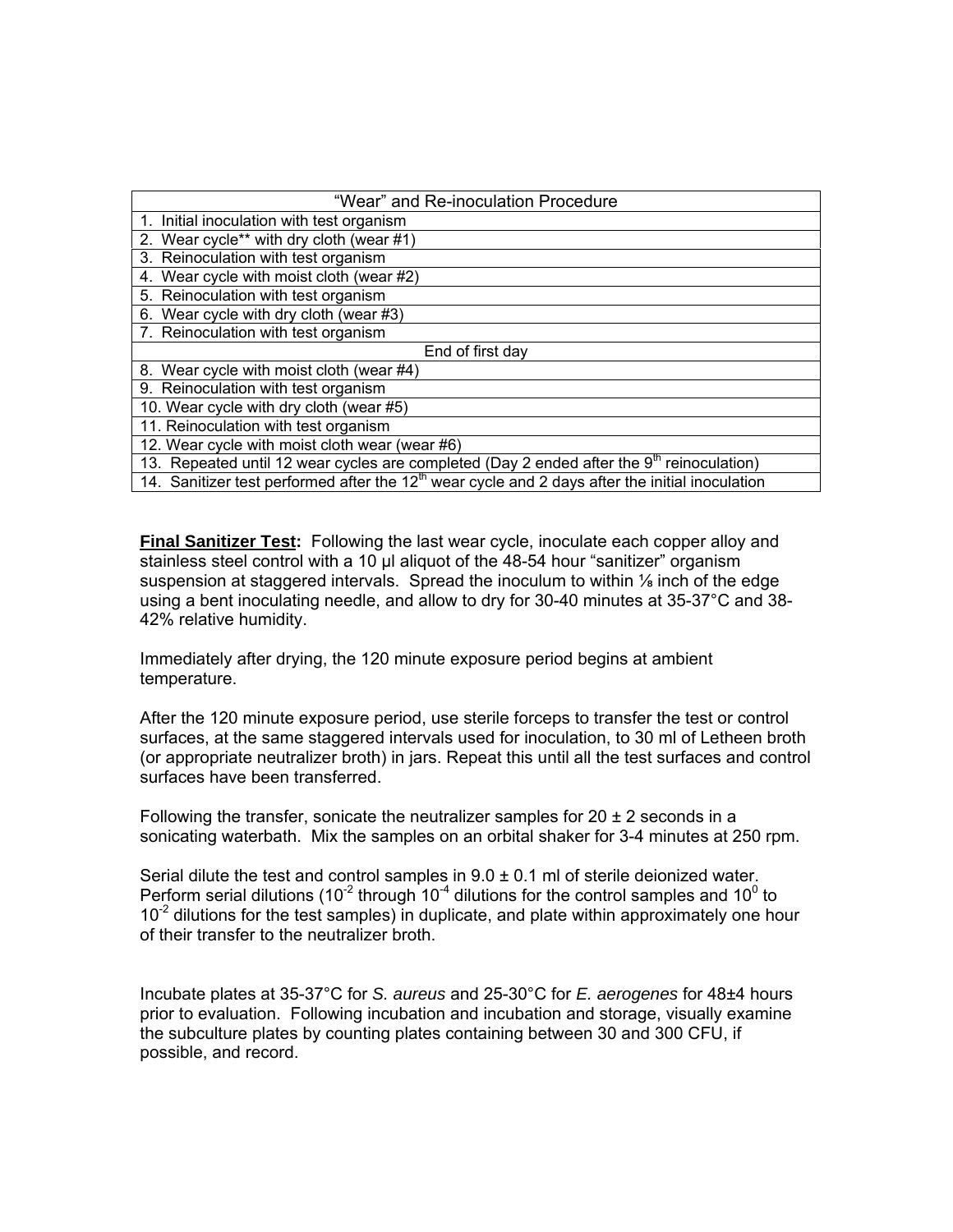Determine the number of surviving organisms per carrier of each test and control sample by multiplying the number of recovered test organisms by the dilution factor and multiplying by 30 (to account for broth volume) and dividing by the volume plated. The control plates must have minimum of 2 x  $10<sup>4</sup>$  CFU/carrier for a valid test.

# **Study Controls**

**Inoculum Population Controls:** Determine the concentration of the sanitizer test inoculum and each 24-hour re-inoculum by serially diluting in sterile deionized water and plating using standard microbiological techniques in duplicate to agar medium plates. Incubate the plates at 35-37°C for *S. aureus* and 25-30°C for *E. aerogenes* for 48±4 hours.

**Purity Controls**: Perform a "streak plate for isolation" on each organism culture and following incubation examine in order to confirm the presence of a pure culture. The acceptance criterion for this study control is a pure culture demonstrating colony morphology typical of the test organism.

**Organic Soil Sterility Control:** Culture, incubate, and visually examine the serum used for soil load. The acceptance criterion for this study control is lack of growth.

**Carrier Sterility Control**: Add a representative uninoculated test and control carrier to the neutralizing subculture medium. Incubate and examine the subculture medium containing each carrier. The acceptance criterion for this study control is lack of growth.

**Neutralizing Subculture Medium Sterility Control**: Incubate and visually examine a representative sample of uninoculated neutralizing subculture medium. The acceptance criterion for this study control is lack of growth.

**Viability Control**: Add a representative inoculated control carrier to the subculture medium. Incubate and visually examine the subculture medium containing the carrier for growth. The acceptance criterion for this study control is growth.

**Neutralization Confirmation Control**: Conduct neutralization efficacy concurrently with testing. Using sterile forceps, transfer sterile carriers (both control and test) to individual bottles containing 30 ml of the sterile neutralizer broth. At time intervals after each surface addition, add a volume of the bacterial suspension (approximately 1000 organisms) to the bottles and mix. At  $5 \pm 1$  minutes, remove  $1.0 \pm 0.1$  ml from each bottle and plate onto appropriate agar. This control is performed with multiple dilutions of the test organism. Evaluate plates after incubation at 35-37°C for *S. aureus* and 25- 30°C for *E. aerogenes* for 48±4 hours. Recovery of colonies on the plate indicates the copper test surface has been adequately neutralized by the neutralizer broth. Recoveries from the test surface suspensions should be similar to the controls recovered from the control surface suspensions. The acceptance criterion for this study control is growth within  $\pm 1 \log_{10}$  for the test and control suspensions.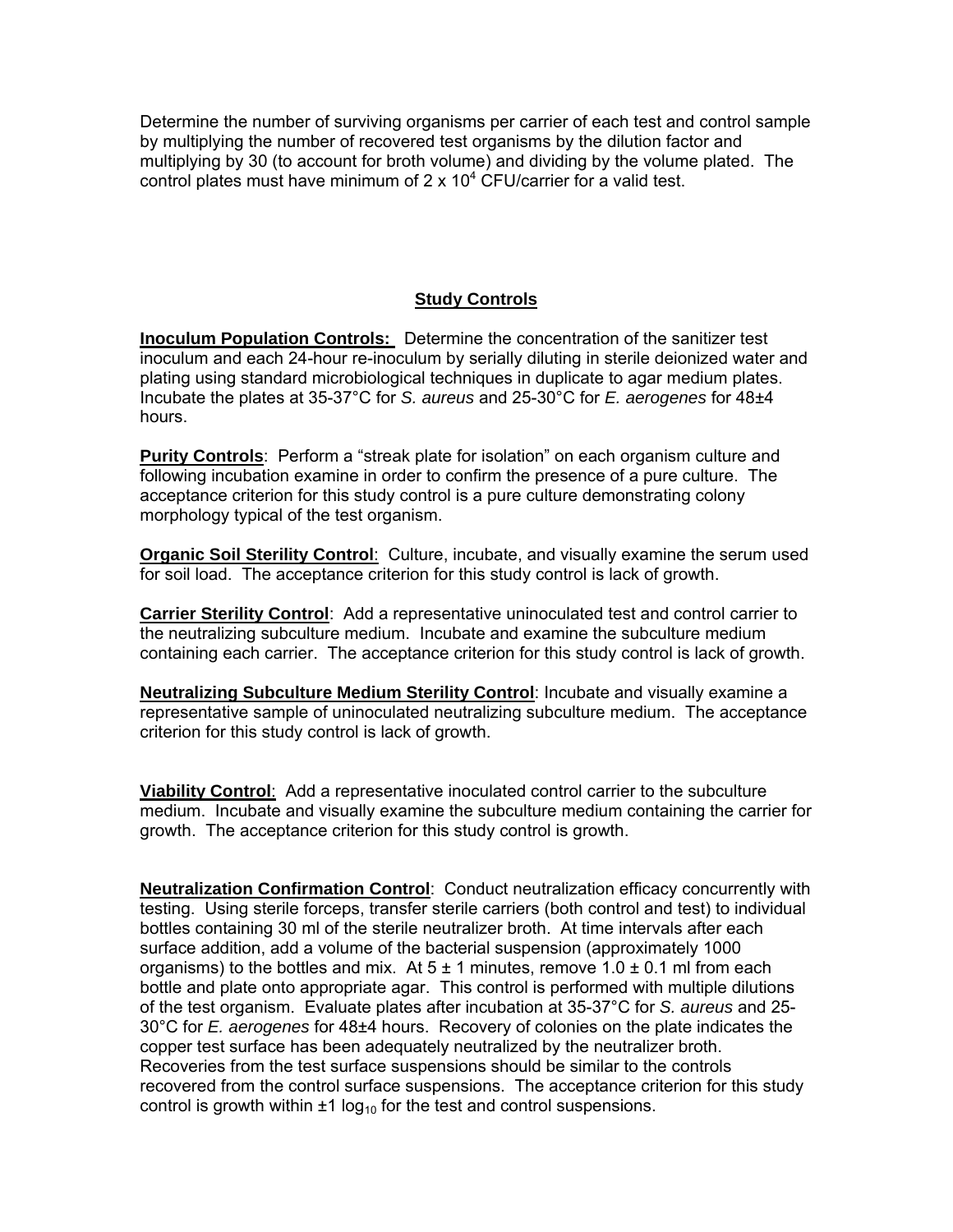### **Study Acceptance Criteria**

#### **Test Substance Performance Criteria**

To be defined as a residual self-sanitizer, the test material must reduce the total number of organisms by at least 99.9% on the surface within the prescribed exposure time.

#### **Control Acceptance Criteria**

The study controls must perform according to the criteria detailed in the study controls description section.

#### **Data Analysis**

#### **Calculations**

The geometric mean of the number of organisms surviving on four control surfaces of four test surfaces was determined by the following equation:

Geometric Mean= Antilog of (Log<sub>10</sub>X1 + Log<sub>10</sub>X2 + Log<sub>10</sub>X3 + Log10X4

Where X equals the number of organisms surviving per carrier

4

The percent reduction of organisms surviving on test surfaces over organisms surviving on parallel control surfaces was determined by the following equation:

**%Reduction** = Geometric mean of control survivors – geometric mean of test survivors X 100 Geometric mean control survivors

#### **Recovery Log<sub>10</sub> Difference =**

 $(Log<sub>10</sub> Neutralization Confirmation Numbers Control) – (Log<sub>10</sub> Neutralizer Control Growth)$ 

#### **Statistical Methods**

Geometric Mean and Percent Reduction. Three digits were used when reporting Log, Average Log, Geometric Mean, and Percent Reduction values.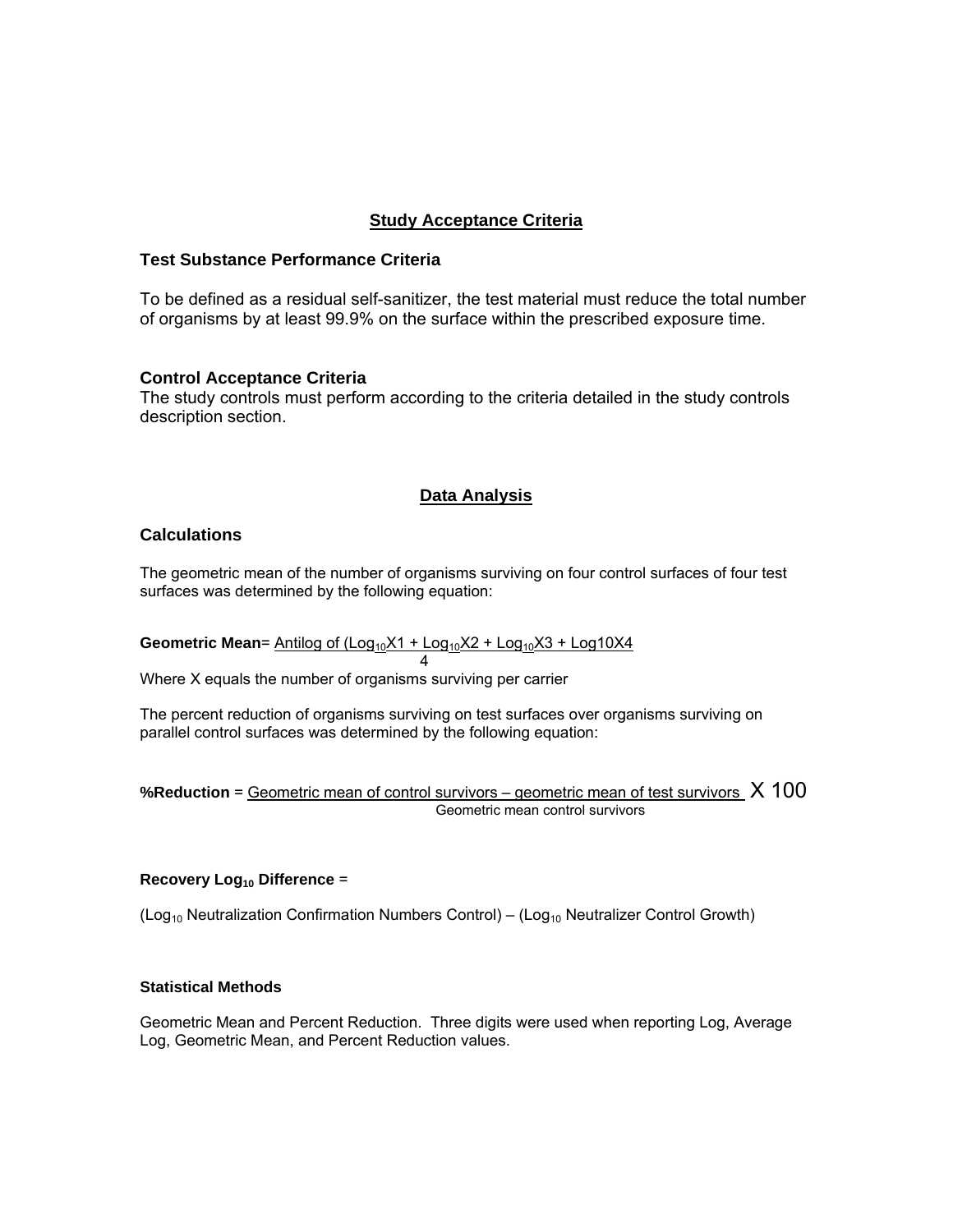# **Label Claims Supported By the Protocol.**

This surface kills greater than 99.9% of bacteria\* for 24 hours.

\*Includes list of tested organisms.

### **Required Label Language**

The use of a Copper Alloy surface is a supplement to and not a substitute for standard infection control practices; user must continue to follow all current infection control practices, including those practices related to cleaning and disinfection of environmental surfaces. The Copper Alloy surface material has been shown to reduce microbial contamination, but does not necessarily prevent cross contamination.

**Proper Care and Use of Antimicrobial Copper Alloys**: The use of Antimicrobials Copper Alloys does not replace standard infection control procedures and good hygienic practices. Antimicrobial Copper Alloys surfaces must be cleaned and sanitized according to standard practice. Heath care facilities must maintain the product in accordance with infection control guidelines; users must continue to follow all current infection control practices, including those practices related to disinfection of environmental surfaces.

**Cleaning Directions**: Routine cleaning to remove dirt and filth is necessary for good sanitization and to assure the effective antibacterial performance of the Antimicrobial Copper Alloy surface. Cleaning agents typically used for traditional touching surfaces are permissible; the appropriate cleaning agent depends on the type of soiling and the measure of sanitization required.

This product must not be waxed, painted, lacquered, varnished, or otherwise coated.

### **The following are a listing of Conditions of Registration for Antimicrobial Copper Alloy registrations and associated labeling issues:**

### **Condition 1**

The registrant will prepare and implement an Antimicrobial Copper Alloy Stewardship plant to support the responsible use of antimicrobial copper products. The Plan will be submitted for EPA review and approval within two months after the registration date. If EPA determines at any time after 18 months following registration that the Plan is not being adequately or timely implemented or that implementation of the Plan is not effectively ensuring the proper sale, distribution, or use of antimicrobial copper alloy products, the registration may be automatically canceled by the Agency by order with opportunity for a hearing but only after notification to the Registrant and an opportunity to meet with the Director of the Office of Pesticide Programs.

The Plan will include, at a minimum, the following elements:

(a) Outreach to the infection control community, including,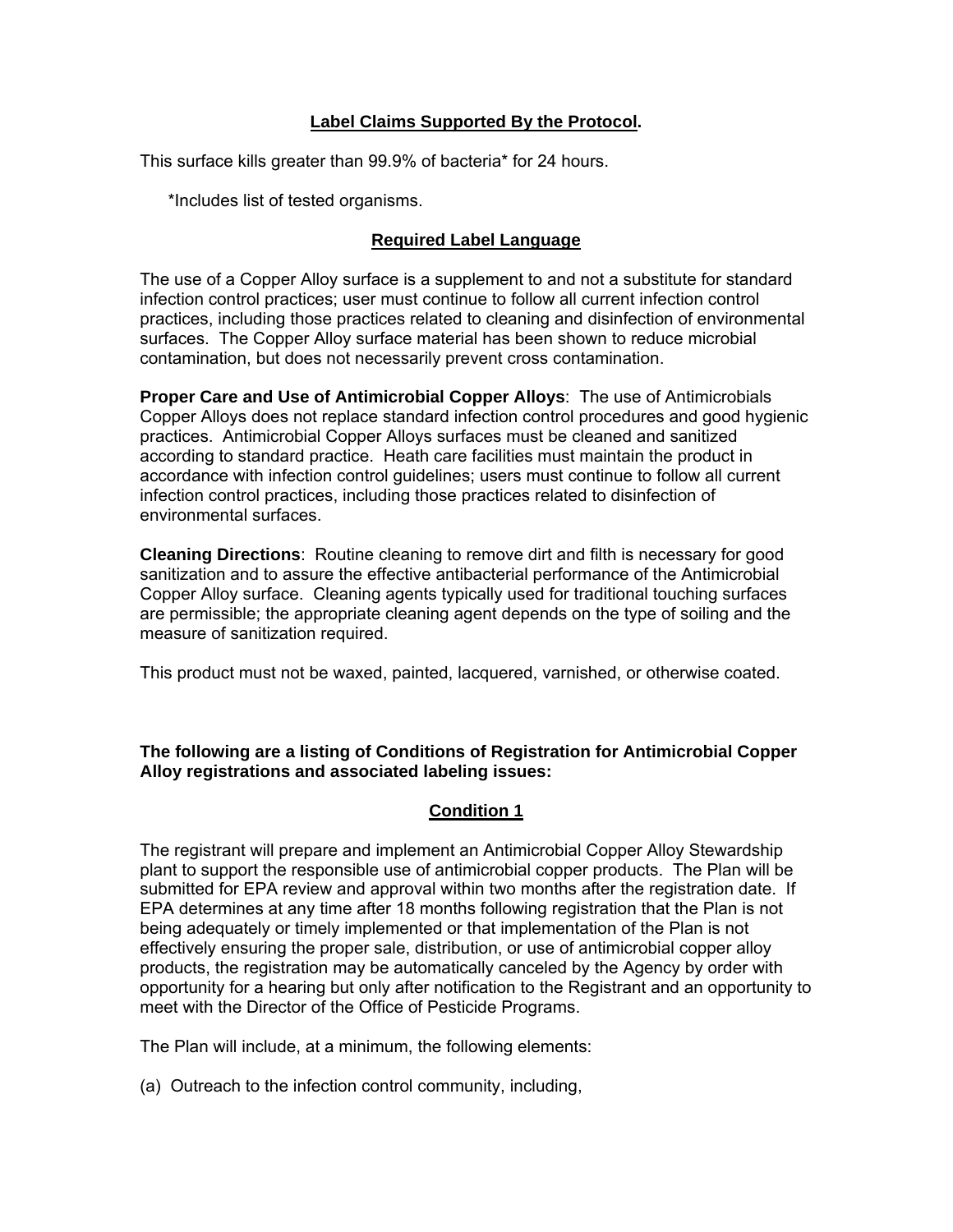- (i) A goal of educating and reinforcing, for infection control professional and other product users, the proper use of Antimicrobial Copper Alloys.
- (ii) Written (including electronic) communications directed to associations of infection control professionals, including at least the APIC, ASHES, and any other relevant organizations identified by CDA or EPA, and State Departments of Health.
- (iii) Outreach communications will be sent within six months after the date of registration and within one year after the date of registration, and then annually thereafter on the anniversary of the date of registration unless more frequent outreach is deemed necessary.
- (iv) The content of the outreach communications will include statements explaining the registered claims and applications of Antimicrobial Copper Alloys, as well as their proper use. The communications also will inform the recipients about (1) the Antimicrobial Copper Alloy Working Group, and invite participation; (2) other sources of information on Antimicrobial Copper Alloys, including the Stewardship Website. Additional content of outreach efforts will be developed as part of the Working Group activities.
- (b) Development of Website
	- (i) The website will serve as a resource for conveying accurate information to the public about the efficacy and proper use of Antimicrobial Copper Alloys.
	- (ii) The website will include information on proper labeling and claims (including advertising); supporting science; applications; maintenance; and federal and state regulations and statutory requirements.
	- (iii) A question and answer of Frequently Asked Questions (FAQs) section will be incorporated to address common issues or questions raised with regard to Antimicrobial Copper Alloys.
	- (iv) The website also serves as a forum to correct any false or misleading third party statements or publications, including scientific papers, concerning antimicrobial Copper Alloys. Any such false or misleading third party statements of publications will be corrected promptly after the registrant becomes aware of such and the responsive website update will be incorporated promptly thereafter. The registrant will inform EPA within 30 calendar days following its receipt of any such false or misleading third party statements or publications and at the same time provide the Agency with a copy of such statement or publication along with a hard copy of the Website entry correcting such statement or publication.
	- (v) The registrant will arrange for and establish links between the website and the websites of appropriate infection control organization, including but not limited to APIC and ASHES.
- (c) Establishment/Participation in Antimicrobial Copper alloy Working Group
	- (i) Invited participants will include alloy manufacturers, component makers, and representatives from the infection control community, including appropriate trade associations (e.g. APIC and ASHES) and State Departments of Health.